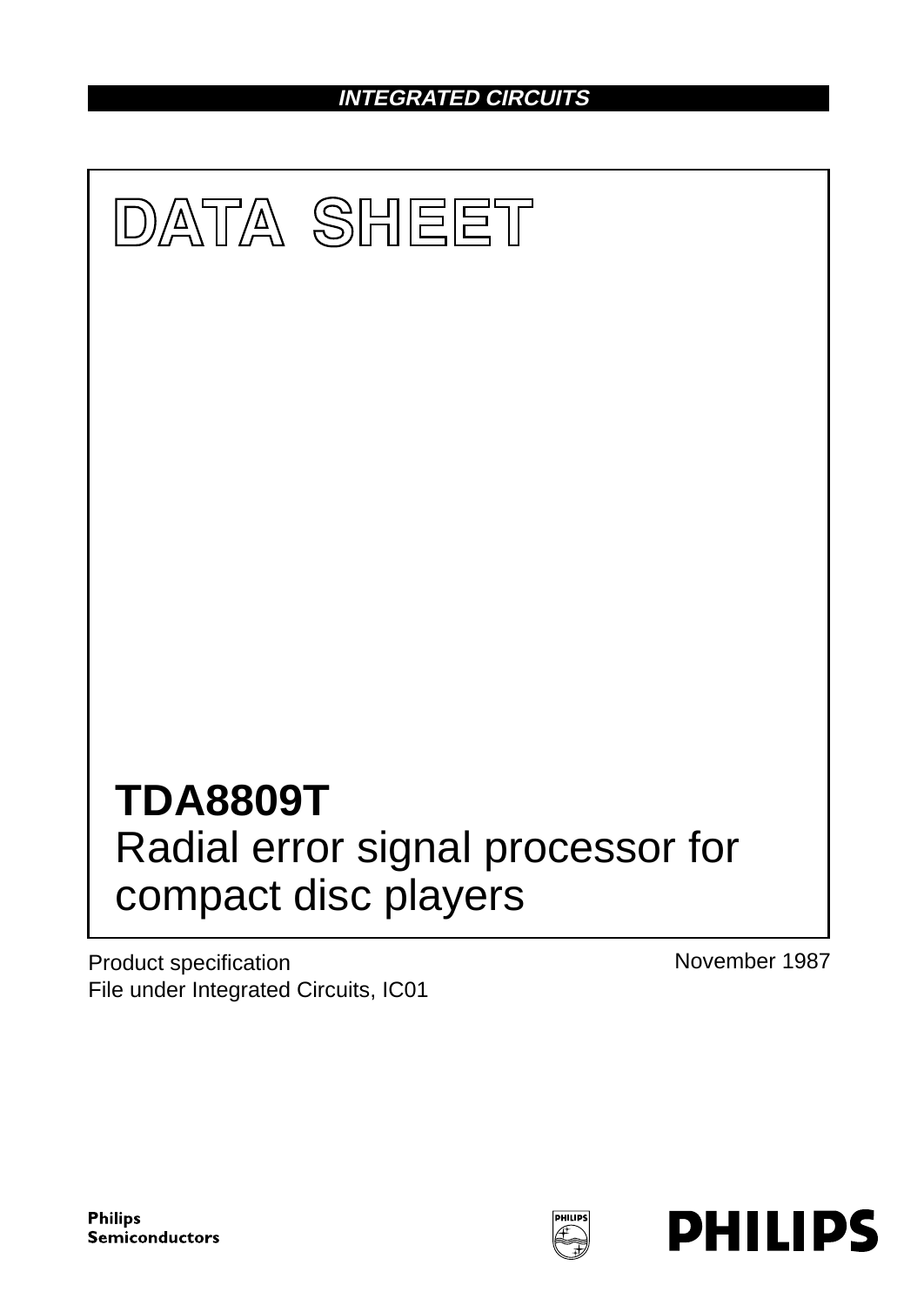# **Radial error signal processor for compact disc players TDA8809T**

## **GENERAL DESCRIPTION**

The TDA8809T is a bipolar integrated circuit which provides control signals for the radial motor. These control signals are generated from radial error signals received from a photo-diode signal processor (TDA8808), and velocity control signals from the control processor.

### **Features**

- Tracking error processor with automatic asymmetry control
- AGC circuity with automatic start-up and wobble generator
- Tracking control for fast forward/reverse scan, search, repeat and pause functions
- Radial polarity 4 tracks counting
- Possibility for car, home and portable applications.

### **QUICK REFERENCE DATA**

| <b>SYMBOL</b>             | <b>PARAMETER</b>                    | <b>CONDITIONS</b> | MIN.   | TYP.                     | MAX.  | <b>UNIT</b>     |
|---------------------------|-------------------------------------|-------------------|--------|--------------------------|-------|-----------------|
| <b>Supply</b>             |                                     |                   |        |                          |       |                 |
| $V_{\mathsf{P}}$          | Supply voltage range                |                   | 4,5    | 5,0                      | 5,5   | ν               |
|                           | External voltage range              |                   |        |                          |       |                 |
| $V_{ex(+)}$               | pin 12                              |                   | Vр     | 10                       | 12    | ν               |
| $V_{ext(-)}$              | pin 13                              |                   | $-5,5$ | $-5,0$                   | 0     | ν               |
| $V_{ext(+)} - V_{ext(-)}$ | pin 12 to pin 13                    |                   | 4,5    |                          | 12    | ν               |
| Ip                        | Supply current                      |                   |        | 5,3                      |       | mA              |
| <sup>l</sup> amb          | Operating ambient temperature range |                   | $-30$  | $\overline{\phantom{m}}$ | $+85$ | $\rm ^{\circ}C$ |

## **PACKAGE OUTLINE**

28-lead mini-pack; plastic (S028; SOT136A); SOT136-1; 1996 August 15.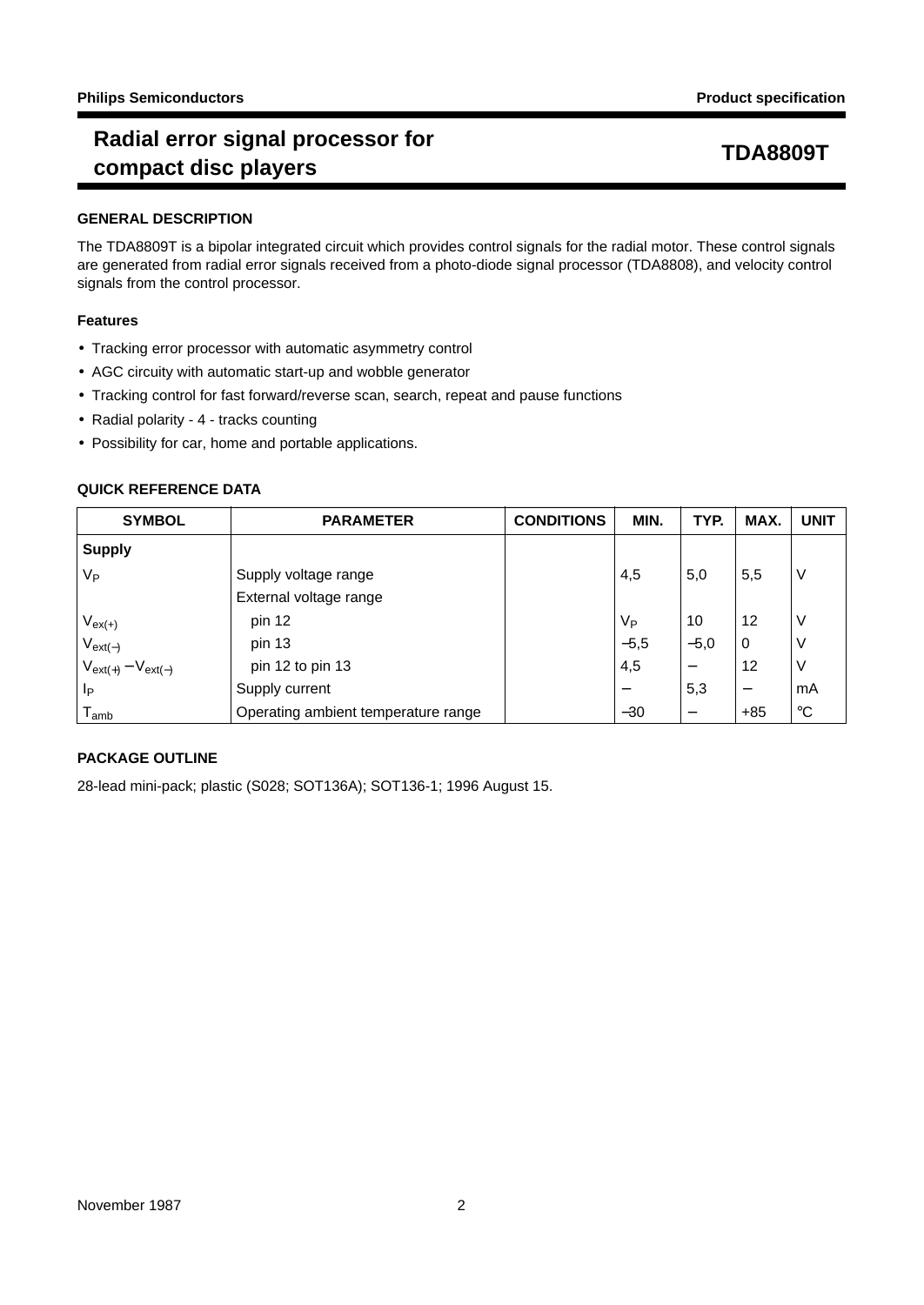

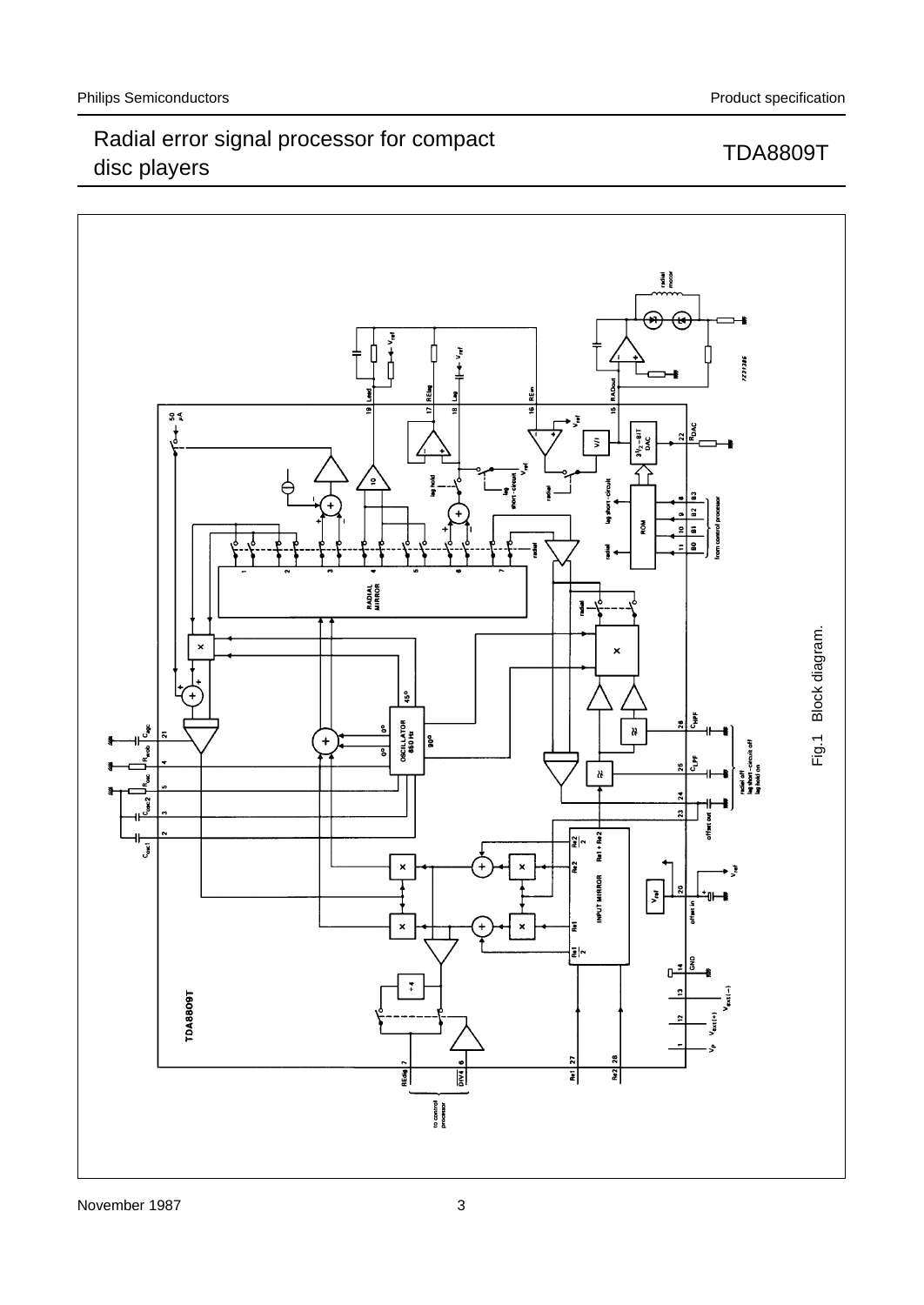## **PINNING**

| <b>PIN</b>     | <b>MNEMONIC</b>    | <b>DESCRIPTION</b>                                                      |
|----------------|--------------------|-------------------------------------------------------------------------|
| 1              | V <sub>P</sub>     | Positive supply voltage                                                 |
| 2              | $C_{\rm osc1}$     | Frequency setting capacitors for                                        |
| 3              | C <sub>osc2</sub>  | oscillator                                                              |
| 4              | $R_{wob}$          | Wobble generator input                                                  |
| 5              | $R_{osc}$          | Biassing resistor for oscillator<br>frequency and internal amplitude    |
| 6              | DIV <sub>4</sub>   | Divide-by-4 input                                                       |
| $\overline{7}$ | <b>REdig</b>       | Digital output of sign (Re2 - Re1)                                      |
| 8              | B <sub>3</sub>     |                                                                         |
| 9              | B <sub>2</sub>     | Input control bits for off-, catch-,                                    |
| 10             | <b>B1</b>          | play-status and DAC output<br>current                                   |
| 11             | B <sub>0</sub>     |                                                                         |
| 12             | $V_{ext(+)}$       | Positive external voltage input                                         |
| 13             | $V_{ext(-)}$       | Negative external voltage input<br>(also substrate connection)          |
| 14             | <b>GND</b>         | Negative supply connection                                              |
| 15             | <b>RADout</b>      | Current output of amplified<br>(Re2 - Re1) input currents               |
| 16             | <b>REin</b>        | Radial error input                                                      |
| 17             | RElag              | Voltage output of integrated<br>(Re2 - Re1) input currents              |
| 18             | Lag                | Connection of integrator capacitor<br>for (Re1 - Re2) input currents    |
| 19             | Lead               | Lead output                                                             |
| 20             | $V_{ref}$          | Internal reference voltage output                                       |
| 21             | <b>AGC</b>         | Gain control input for radial error<br>signal                           |
| 22             | R <sub>DAC</sub>   | Biassing resistor for current<br>output for track jumping $(31/2$ bits) |
| 23             | offset in          | Offset control input for radial<br>offset                               |
| 24             | offset out         | Offset control output for radial<br>offset                              |
| 25             | $C_{\mathsf{LPF}}$ | Low-pass filter for Re1 and Re2,<br>used for radial offset control      |
| 26             | $C_{HPF}$          | High-pass filter for Re1 and Re2,<br>used for radial offset control     |
| 27             | Re1                | Input for amplified currents from<br>photo-diodes D1 and D2             |
| 28             | Re <sub>2</sub>    | Input for amplified currents from<br>photo diodes D3 and D4             |

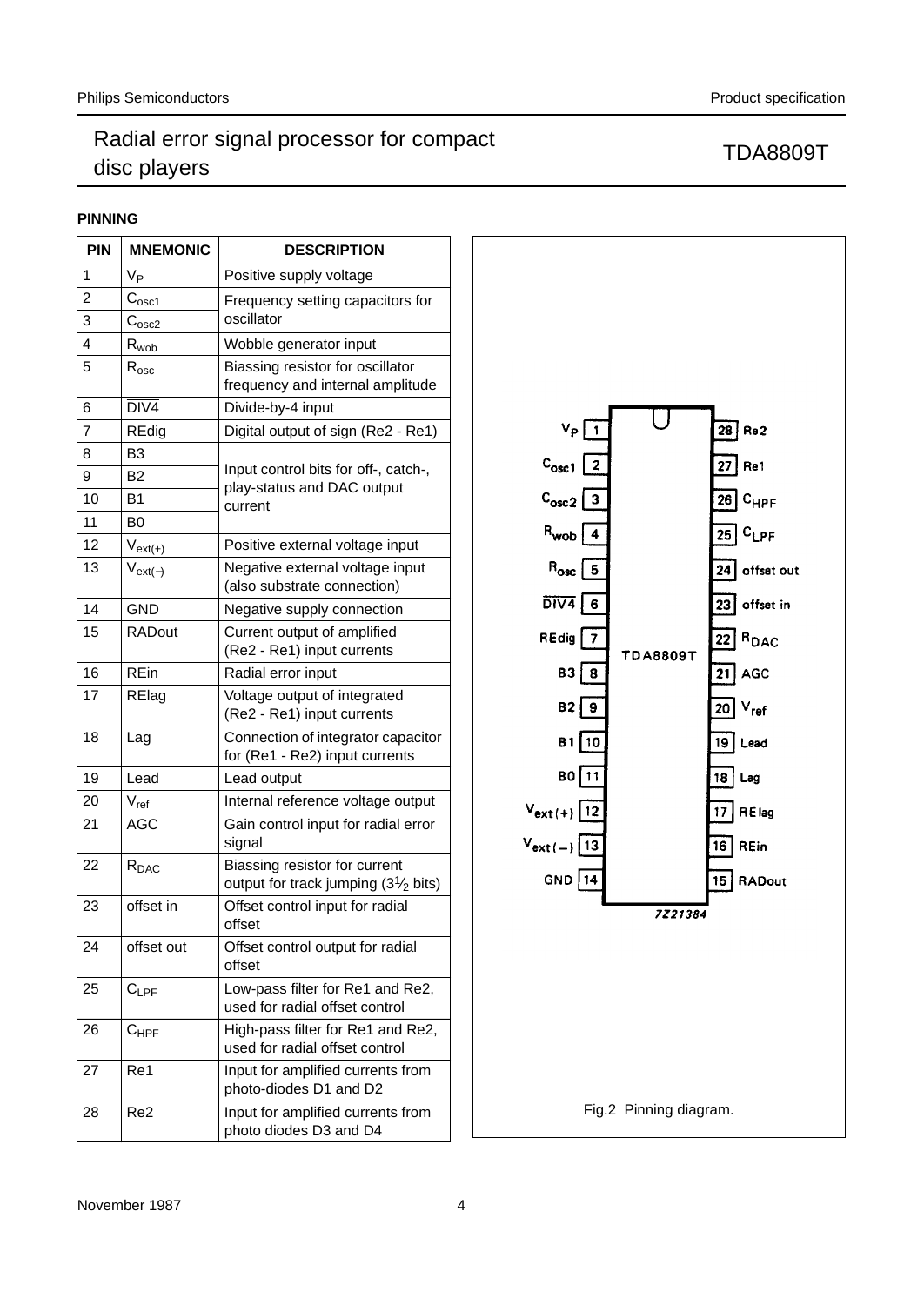## **RATINGS**

Limiting values in accordance with the Absolute Maximum System (IEC 134)

| <b>SYMBOL</b>               | <b>PARAMETER</b>                    | MIN.                     | MAX.             | <b>UNIT</b>     |
|-----------------------------|-------------------------------------|--------------------------|------------------|-----------------|
|                             | Supply voltage ranges (see Fig.3)   |                          |                  |                 |
| $V_{\mathsf{P}}$            | pin 1 to pin 14                     | $-0,3$                   | 13               | V               |
| $V_{ext}$                   | pin 12 to pin 13                    | $-0,3$                   | 13               | V               |
| $V_{ext(-)}$                | pin 14 to pin 13                    | $-0,3$                   | 13               | ٧               |
|                             | Output voltage ranges               |                          |                  |                 |
| $V_{\rm O}$                 | except RADout                       | 0                        | $V_{\mathsf{P}}$ | V               |
| $V_{\rm O}$                 | <b>RADout</b>                       | $V_{ext(-)}$             | $V_{ext(+)}$     | ٧               |
| <b>IRDAC</b>                | $R_{\text{DAC}}$ current range      | 50                       | 250              | μA              |
| $P_{\text{tot}}$            | Total power dissipation             | see Fig.4                |                  |                 |
| $\mathsf{T}_{\text{stg}}$   | Storage temperature range           | $-55$                    | $+150$           | $^{\circ}C$     |
| $\mathsf{T}_{\mathsf{amb}}$ | Operating ambient temperature range | $-30$                    | $+85$            | $^{\circ}C$     |
| T <sub>i</sub>              | Operating junction temperature      | $\overline{\phantom{0}}$ | 150              | $\rm ^{\circ}C$ |

### **THERMAL RESISTANCE**

| From junction to ambient | K <sub>th i-a</sub> |  | 140 K/W |
|--------------------------|---------------------|--|---------|
|--------------------------|---------------------|--|---------|



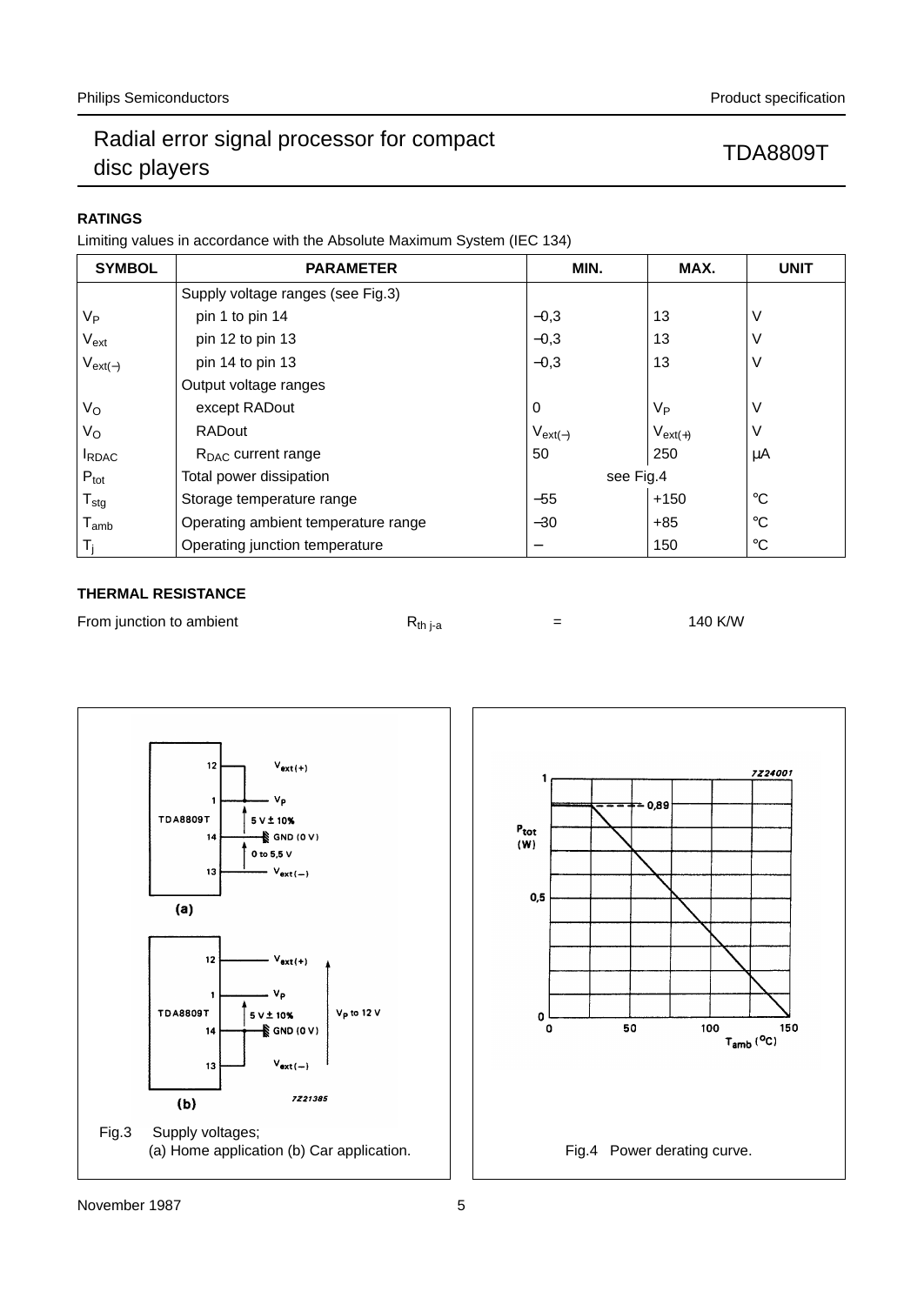## **CHARACTERISTICS**

 $V_P = +5 V$ ; V  $V_{GND} = 0 V$ ;  $V_{ext(+)} = +5 V$ ;  $V_{ext(-)} = -5 V$ ;  $I_{RDAC}$  (pin 22) = -75  $\mu$ A;  $I_{Rwob}$  (pin 4) = -8  $\mu$ A;

 $I_{\text{Rosc}}$  (pin 5) = -50 µA;  $V_{\text{RADout}}$  = 0 V;  $V_{\text{offset in}} = V_{\text{lead}} = V_{\text{lag}} = V_{\text{Cosc1}} = V_{\text{Cosc2}} = V_{\text{ref}}$ ;  $V_{\text{offset in}}$  is connected to  $V_{\text{offset out}}$ ;  $T_{amb}$  = 25 °C; all voltages measured with respect to  $V_{GND}$ ; unless otherwise specified.

| <b>SYMBOL</b>                       | <b>PARAMETER</b>                      | <b>CONDITIONS</b>                              | MIN.              | TYP.   | MAX.              | <b>UNIT</b> |  |  |  |  |
|-------------------------------------|---------------------------------------|------------------------------------------------|-------------------|--------|-------------------|-------------|--|--|--|--|
| <b>Supply</b>                       |                                       |                                                |                   |        |                   |             |  |  |  |  |
| $V_{P}$                             | Supply voltage range                  |                                                | 4,5               | 5,0    | 5,5               | V           |  |  |  |  |
|                                     | External voltage range (see<br>Fig.3) |                                                |                   |        |                   |             |  |  |  |  |
| $V_{ext(+)}$                        | pin 12                                |                                                | V <sub>P</sub>    | 10     | 12                | $\vee$      |  |  |  |  |
| $V_{ext(-)}$                        | pin 13                                |                                                | $-5,5$            | $-5,0$ | $\Omega$          | V           |  |  |  |  |
| $V_{ext(+)} - V_{ext(-)}$           | pin 12 to pin 13                      |                                                | 4,5               |        | 12                | V           |  |  |  |  |
| Ip                                  | Supply current                        |                                                | 4,0               | 5,3    | 6,6               | mA          |  |  |  |  |
| Reference output $(V_{ref})$        |                                       |                                                |                   |        |                   |             |  |  |  |  |
| $V_{\text{ref}}$                    | Output voltage                        | $I_{Vref} \leq \pm 1$ mA                       | 2,25              | 2,45   | 2,65              | V           |  |  |  |  |
| $ Z_{\rm O} $                       | Output impedance                      |                                                |                   | 25     |                   | Ω           |  |  |  |  |
| Reference input (R <sub>osc</sub> ) |                                       |                                                |                   |        |                   |             |  |  |  |  |
| $V_{\mathsf{Rosc}}$                 | Input voltage level                   | $I_{\text{Rosc}} = -50 \mu A$                  | 1,1               | 1,24   | 1,3               | V           |  |  |  |  |
| $I_{\text{Rosc}}$                   | Input current                         |                                                |                   | $-50$  | $\qquad \qquad -$ | μA          |  |  |  |  |
| Reference input (R <sub>DAC</sub> ) |                                       |                                                |                   |        |                   |             |  |  |  |  |
| VRDAC                               | Input voltage level                   | $I_{RDAC} = -75 \mu A$                         | 1,1               | 1,23   | 1,3               | V           |  |  |  |  |
| <b>I</b> RDAC                       | Input current                         |                                                |                   | $-75$  |                   | μA          |  |  |  |  |
| Reference input (R <sub>wob</sub> ) |                                       |                                                |                   |        |                   |             |  |  |  |  |
| V <sub>Rwob</sub>                   | Input voltage level                   | $I_{Rwob} = -8 \mu A$                          | 150               | 165    | 180               | mV          |  |  |  |  |
| <b>I</b> <sub>Rwob</sub>            | Input current                         |                                                | —                 | $-8$   |                   | μA          |  |  |  |  |
| <b>REdig output (REdig)</b>         |                                       |                                                |                   |        |                   |             |  |  |  |  |
| $I_{\text{REGig}}$                  | Output source current                 | note 1 (A)                                     | $\qquad \qquad -$ | $-160$ | $-50$             | μA          |  |  |  |  |
| <b>I</b> REdig                      | Output sink current                   | note1 (B)                                      | 0,4               | 3,5    |                   | mA          |  |  |  |  |
| V <sub>REGig</sub>                  | Output voltage HIGH                   | $I_{\text{REGig}} = -50 \mu A;$<br>note $1(A)$ | 2,4               | —      |                   | $\vee$      |  |  |  |  |
| V <sub>REdig</sub>                  | Output voltage LOW                    | $I_{\text{REGig}} = 400 \mu A;$<br>note $1(B)$ | 0                 | 0,13   | 0,4               | $\vee$      |  |  |  |  |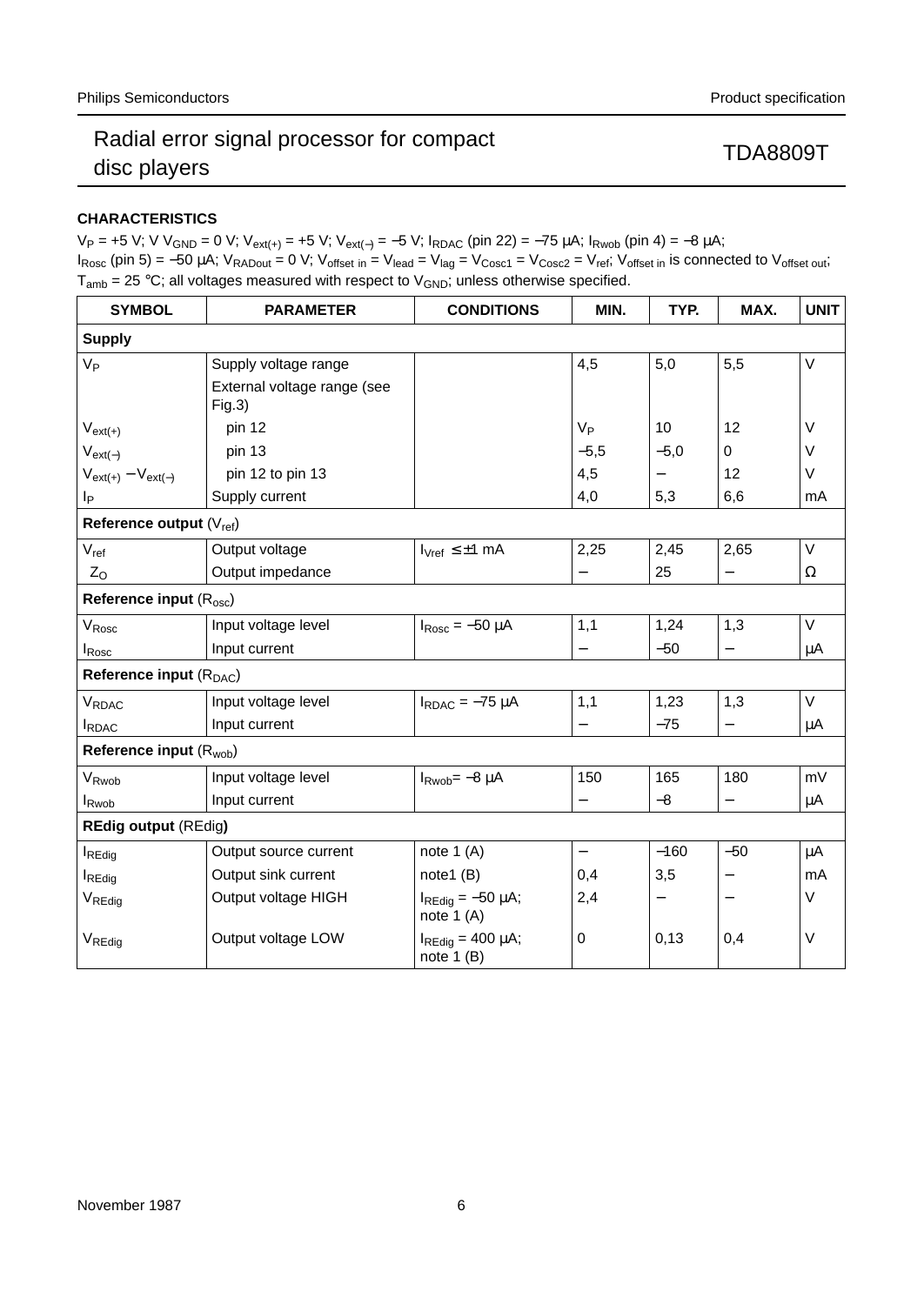| <b>SYMBOL</b>                         | <b>PARAMETER</b>                              | <b>CONDITIONS</b>                              | MIN.           | TYP.              | MAX.                     | <b>UNIT</b>        |  |
|---------------------------------------|-----------------------------------------------|------------------------------------------------|----------------|-------------------|--------------------------|--------------------|--|
| <b>Digital inputs</b>                 |                                               |                                                |                |                   |                          |                    |  |
|                                       | B0, B1, B2 and B3                             |                                                |                |                   |                          |                    |  |
| V <sub>IH</sub>                       | Input voltage HIGH                            | note 2                                         | 2,0            |                   | $V_{P}$                  | V                  |  |
| $V_{IL}$                              | Input voltage LOW                             | note 2                                         | 0              |                   | 0,8                      | V                  |  |
| Iн                                    | Input sink current HIGH                       |                                                | 0              | 0,03              | 1,0                      | μA                 |  |
| $I_{\parallel L}$                     | Input source current LOW                      |                                                | $-3,0$         | $-0,1$            | 0                        | μA                 |  |
| Divide-by-4 input $(\overline{DIV4})$ |                                               |                                                |                |                   |                          |                    |  |
| V <sub>IH</sub>                       | Input voltage HIGH                            | divide-by-1                                    | 2,0            | $\qquad \qquad -$ | $V_{\mathsf{P}}$         | $\vee$             |  |
| $V_{IL}$                              | Input voltage LOW                             | divide-by-4                                    | 0              | $\qquad \qquad -$ | 0,8                      | V                  |  |
| Iн                                    | Input sink current HIGH                       |                                                | $\mathbf 0$    | 5,0               | (5)                      | μA                 |  |
| I <sub>IL</sub>                       | Input source current LOW                      |                                                | $-10$          | $-3$              | 0                        | μA                 |  |
| $f_i$                                 | Input frequency at Re1 and<br>Re <sub>2</sub> |                                                |                | 10                | 50                       | kHz                |  |
| Radial error inputs (Re1; Re2)        |                                               |                                                |                |                   |                          |                    |  |
| $V_{Re1}$ , $V_{Re2}$                 | Input voltage level                           | $I_{\text{Re1}} = I_{\text{Re2}} = -110 \mu A$ | $V_{P} - 1,81$ | $V_{P} - 1,71$    | $V_{P} - 1,61$           | V                  |  |
| I <sub>Re1</sub> , I <sub>Re2</sub>   | Input current                                 |                                                |                | $-110$            |                          | μA                 |  |
| $ Z_{Re1} ,  Z_{Re2} $                | Input impedance                               |                                                |                | 2,5               | $\overline{\phantom{0}}$ | $k\Omega$          |  |
| Gain control input (AGC)              |                                               | rad on; lag hold off                           |                |                   |                          |                    |  |
|                                       | Offset current                                | $V_{AGC} = 3.8 V;$                             |                |                   |                          |                    |  |
| $I_{AGC}$                             |                                               | $I_{Re1} = I_{Re2} = 0$                        | $-0,2$         | 0                 | 0,2                      | μA                 |  |
|                                       | Lag current for                               | $I_{\text{Re1}} = -85 \mu A;$                  |                |                   |                          |                    |  |
|                                       |                                               | $I_{Re2} = -115 \mu A$                         |                |                   |                          |                    |  |
| I <sub>lag</sub>                      | minimum radial gain                           | $V_{AGC} = 0.6 V$                              | $-2,5$         | $-0,45$           | $+1,5$                   | μA                 |  |
| I <sub>lag</sub>                      | maximum radial gain                           | $V_{AGC} = 3.8 V$                              | $-42$          | $-30$             | $-18$                    | μA                 |  |
| $ Z_{AGC} $                           | Input impedance                               |                                                |                | (5)               | $\qquad \qquad -$        | $\mathsf{M}\Omega$ |  |
|                                       | Gain                                          | $V_{AGC} = 3.8 V;$                             |                |                   |                          |                    |  |
|                                       |                                               | $V_{\text{Cosc2}} = V_{\text{ref}} + 1.4 V;$   |                |                   |                          |                    |  |
|                                       |                                               | $V_{\text{Cosc1}} = V_{\text{ref}}$            |                |                   |                          |                    |  |
|                                       |                                               | $I_{\text{Re1}} = -100 \mu A;$                 |                |                   |                          |                    |  |
| <b>I</b> AGC0                         |                                               | $I_{Re2} = -100 \mu A$                         |                | $-2$              |                          | μA                 |  |
|                                       |                                               | $I_{Re1} - I_{Re2} = 4 \mu A$                  |                |                   |                          |                    |  |
|                                       |                                               | $- I_{AGCO}$ then                              |                |                   |                          |                    |  |
|                                       |                                               | $I_{Re1} - I_{Re2} = -4 \mu A$                 |                |                   |                          |                    |  |
| $\Delta I_{\text{AGC}}$               |                                               | $- I_{AGCO}$                                   | 0,7            | 0,9               | 1,1                      |                    |  |
|                                       |                                               |                                                |                |                   |                          |                    |  |
|                                       |                                               |                                                |                |                   |                          |                    |  |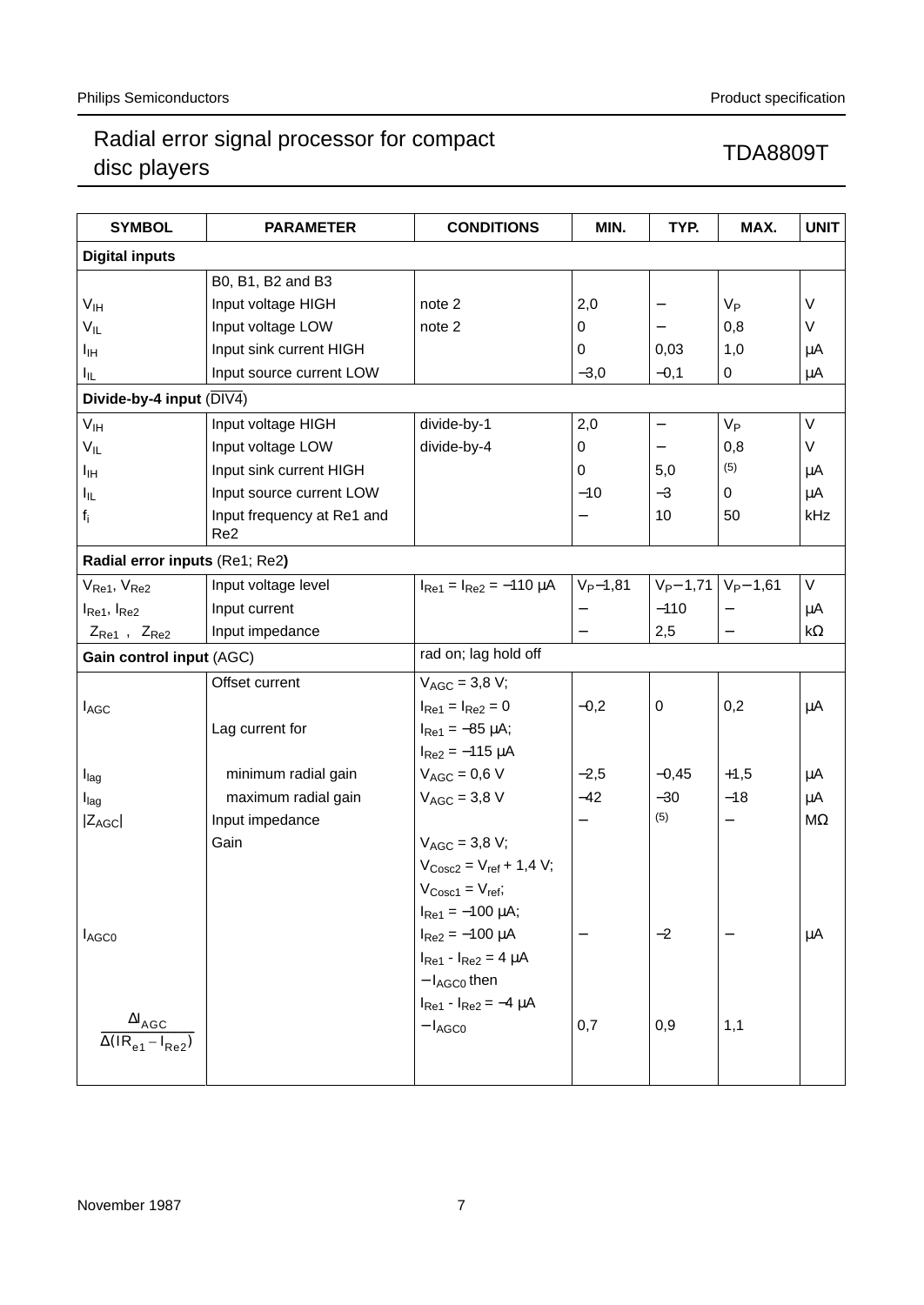| <b>SYMBOL</b>                                      | <b>PARAMETER</b>           | <b>CONDITIONS</b>                                                    | MIN.    | TYP.             | MAX.   | <b>UNIT</b> |  |  |  |
|----------------------------------------------------|----------------------------|----------------------------------------------------------------------|---------|------------------|--------|-------------|--|--|--|
|                                                    | Gain control (continued)   |                                                                      |         |                  |        |             |  |  |  |
|                                                    | Radial error trackcrossing | rad off; $V_{AGC} = 3.8$ V                                           |         |                  |        |             |  |  |  |
|                                                    |                            | $I_{Re2} - I_{Re1} = -12 \mu A$ ;                                    |         |                  |        |             |  |  |  |
| $I_{AGC}$                                          |                            | $I_{Re2} + I_{Re1} = -200 \mu A$                                     | $-3$    | 0                | 3      | μA          |  |  |  |
|                                                    |                            |                                                                      |         |                  |        |             |  |  |  |
| $I_{AGC}$                                          |                            | $I_{Re2} - I_{Re1} = -48 \mu A;$<br>$I_{Re2} + I_{Re1} = -200 \mu A$ | 39      | 49               | 59     | μA          |  |  |  |
| Offset control (offset out)                        |                            |                                                                      |         |                  |        |             |  |  |  |
|                                                    | Offset current             | rad on; $l_{CHPF} = 0$ ;                                             |         |                  |        |             |  |  |  |
| I <sub>offset out</sub>                            |                            | $I_{\text{Re}1} = I_{\text{Re}2} = -110 \mu A$                       | $ -0,1$ | $\mathbf 0$      | 0,1    | μA          |  |  |  |
|                                                    | Offset lag current for     | rad on; lag hold off;                                                |         |                  |        |             |  |  |  |
|                                                    |                            | $V_{AGC} = 3.8 V;$                                                   |         |                  |        |             |  |  |  |
|                                                    |                            | $I_{Re1} = I_{Re2} = -110 \mu A$                                     |         |                  |        |             |  |  |  |
|                                                    | minimum amplification Re1  | $V_{offset in} =$                                                    |         |                  |        |             |  |  |  |
| $I_{lag}$                                          | maximum amplification Re2  | $V_{ref}$ – 1,2 V                                                    | $-115$  | $-100$           | $-85$  | μA          |  |  |  |
|                                                    | minimum amplification Re2  | $V_{offset in} =$                                                    |         |                  |        |             |  |  |  |
| I <sub>lag</sub>                                   | maximum amplification Re1  | $V_{ref} + 1,2 V$                                                    | $+85$   | $+100$           | $+115$ | μA          |  |  |  |
| $I_{lag}$                                          | Offset lag current         | note 3                                                               | $-7$    | 0                | $+7$   | μA          |  |  |  |
| <b>Transconductance factor</b>                     |                            |                                                                      |         |                  |        |             |  |  |  |
|                                                    |                            |                                                                      |         |                  |        |             |  |  |  |
|                                                    |                            | rad off; $V_{AGC} = 3.8 V$ ;                                         |         |                  |        |             |  |  |  |
|                                                    |                            | $I_{\text{Re1}} = I_{\text{Re2}} = -100 \mu A;$                      |         |                  |        |             |  |  |  |
|                                                    |                            | $V_{range}$ offset in $=$                                            |         |                  |        |             |  |  |  |
|                                                    |                            | $0,6 \vee (int.);$                                                   |         |                  |        |             |  |  |  |
| $\Delta I$ <sub>offset out</sub>                   |                            | $I_{\text{tot}} = I_{\text{Re1}} + I_{\text{Re2}}$                   |         |                  |        |             |  |  |  |
| $\Delta V$ <sub>offset in</sub> · I <sub>tot</sub> |                            |                                                                      | 0,17    | 0,21             | 0,25   |             |  |  |  |
| $\rm V_{range}$ offset in                          |                            |                                                                      |         |                  |        |             |  |  |  |
|                                                    |                            | rad off; $V_{AGC} = V_{GND}$                                         |         |                  |        |             |  |  |  |
|                                                    |                            | $I_{\text{Re1}} = I_{\text{Re2}} = -100 \mu \text{A};$               |         |                  |        |             |  |  |  |
|                                                    |                            |                                                                      |         |                  |        |             |  |  |  |
|                                                    |                            | V <sub>range offset in</sub> =<br>0,6 V (int.);                      |         |                  |        |             |  |  |  |
|                                                    |                            | $I_{\text{tot}} = I_{\text{Re1}} + I_{\text{Re2}}$                   |         |                  |        |             |  |  |  |
| $\Delta I_{offset}$ out                            |                            |                                                                      |         |                  |        |             |  |  |  |
| $\Delta V_{\text{offset in}} \cdot I_{\text{tot}}$ |                            |                                                                      | $-0,1$  | $\boldsymbol{0}$ | 0,1    |             |  |  |  |
| $V_{range\;offset\;in}$                            |                            |                                                                      |         |                  |        |             |  |  |  |
| $ Z_{\text{offset in}} $                           | Input impedance            |                                                                      |         | (5)              |        | $M\Omega$   |  |  |  |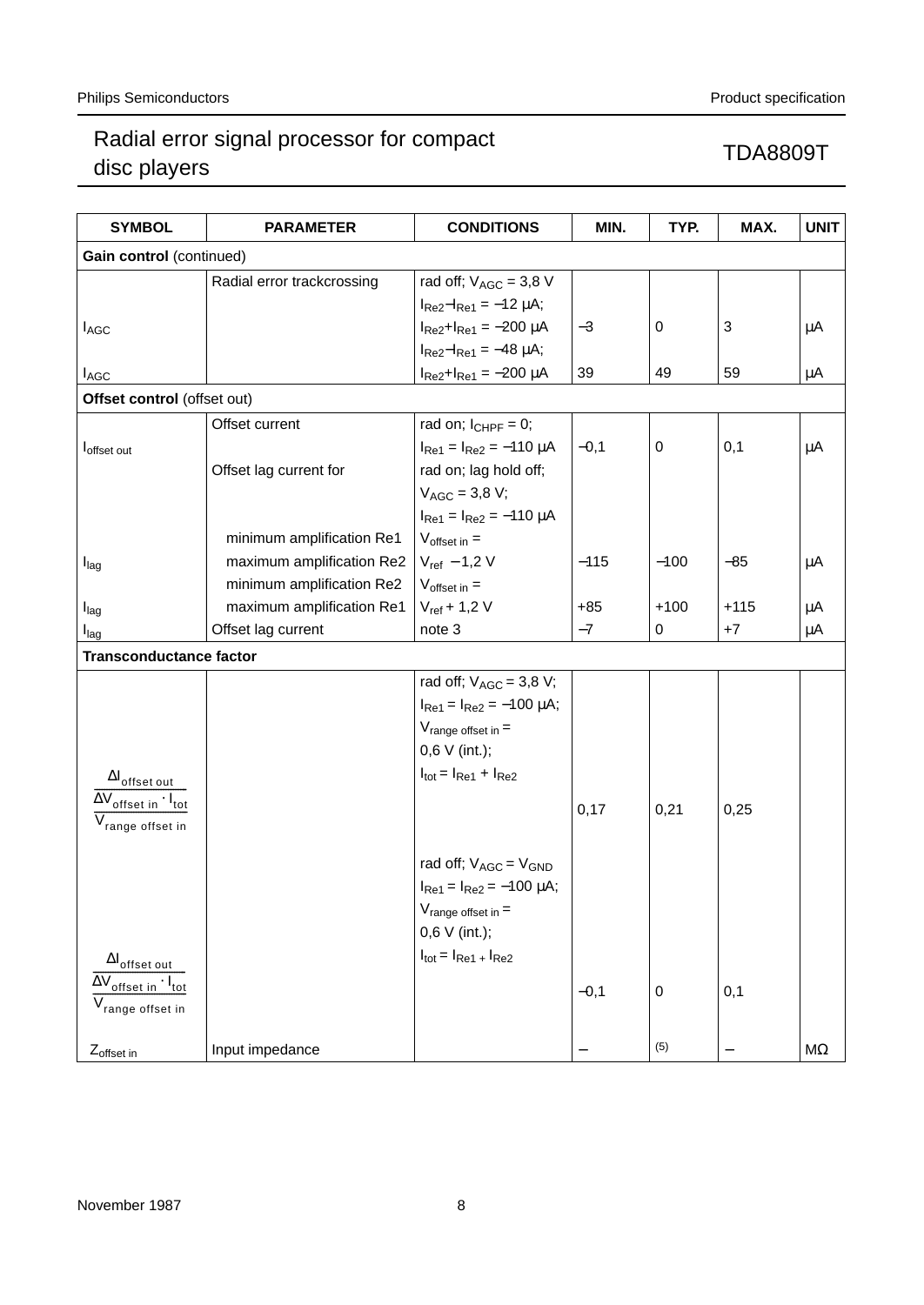| <b>SYMBOL</b>                                                                    | <b>PARAMETER</b>                                               | <b>CONDITIONS</b>                                        | MIN.           | TYP.                     | MAX.             | <b>UNIT</b> |  |  |  |  |
|----------------------------------------------------------------------------------|----------------------------------------------------------------|----------------------------------------------------------|----------------|--------------------------|------------------|-------------|--|--|--|--|
| High-pass filter (C <sub>HPF</sub> )                                             |                                                                |                                                          |                |                          |                  |             |  |  |  |  |
| <b>V<sub>CHPF</sub></b>                                                          | Voltage level at $I_{CHPF} = 0$                                | $I_{Re1} = I_{Re2} = 0;$<br>$I_{CLPF} = 0$               | $V_P - 0,82$   | $V_P - 0,72$             | $V_P - 0,62$     | $\vee$      |  |  |  |  |
| $\Delta V$ <sub>CHPF</sub><br>$\overline{\Delta(I_{\text{Re1}}-I_{\text{Re2}})}$ | Transresistance<br>from Re1, Re2 to C <sub>HPF</sub>           | $I_{\text{Re1}} + I_{\text{Re2}} = -200 \mu A$           | $-200$         | (5)                      | 200              | $\Omega$    |  |  |  |  |
| $\frac{\Delta \rm V_{CHPF}}{\Delta (l_{Re1}+l_{Re2})}$                           |                                                                |                                                          | 6,2            | 8,8                      | 11,5             | k $\Omega$  |  |  |  |  |
| $ Z_{CHPF} $                                                                     | Input impedance                                                |                                                          |                | 8                        |                  | k $\Omega$  |  |  |  |  |
| Low-pass filter $(C_{LPF})$                                                      |                                                                |                                                          |                |                          |                  |             |  |  |  |  |
| VCLPF                                                                            | Voltage level at $I_{CLPF} = 0$                                | $I_{Re1} = I_{Re2} = 0$                                  | 4,7            | $\overline{\phantom{0}}$ | $V_{\mathsf{P}}$ | $\vee$      |  |  |  |  |
| $ Z_{CLPF} $                                                                     | Input impedance                                                |                                                          |                | 8                        |                  | k $\Omega$  |  |  |  |  |
| <b>RElag output</b>                                                              |                                                                |                                                          |                |                          |                  |             |  |  |  |  |
|                                                                                  | Output voltage range                                           | $I_{\text{RElag}} = -200 \mu A$ ;                        |                |                          |                  |             |  |  |  |  |
| V <sub>RElag</sub>                                                               |                                                                | $V_{\text{laq}} = 4,25 \text{ V}$                        | $V_{P} - 1, 1$ |                          |                  | $\vee$      |  |  |  |  |
| V <sub>RElag</sub>                                                               |                                                                | $I_{\text{RElag}}$ = 200 µA;<br>$V_{\text{laq}} = 0.9 V$ |                | $\qquad \qquad -$        | 1,1              | $\vee$      |  |  |  |  |
| <b>I</b> RElag                                                                   | Maximum source<br>current output<br>Maximum sink               | $Vlaq = 4.1 V$                                           | $-6,0$         | $-3,5$                   | $-1,0$           | mA          |  |  |  |  |
| <b>I</b> RElag                                                                   | current output                                                 | $V_{lag} = 0.9 V$                                        | 2,5            | 4,1                      | 5,5              | mA          |  |  |  |  |
| $ Z_{RElag} $                                                                    | Output impedance<br>Offset $(V_{\text{RElag}}-V_{\text{ref}})$ | $f = < 10$ kHz<br>lag short-circuit on;                  |                | $\qquad \qquad -$        | 50               | Ω           |  |  |  |  |
| VRElag offset                                                                    | Transfer lag $\rightarrow$ RElag                               | lag hold on<br>$f = < 10$ kHz;<br>lag short-circuit off; | $-10$          | $\qquad \qquad -$        | 10               | mV          |  |  |  |  |
| V <sub>RElag</sub><br>$\overline{\mathsf{V}}_{\mathsf{lag}}$                     |                                                                | lag hold on                                              | $-5%$          | 1                        | 5%               |             |  |  |  |  |
|                                                                                  | Slew rate                                                      |                                                          |                |                          |                  |             |  |  |  |  |
|                                                                                  | RElag output amplifier                                         | lag short-circuit off;                                   |                |                          |                  |             |  |  |  |  |
| <b>SR</b>                                                                        |                                                                | lag hold on                                              |                | 0,4                      |                  | $V/\mu s$   |  |  |  |  |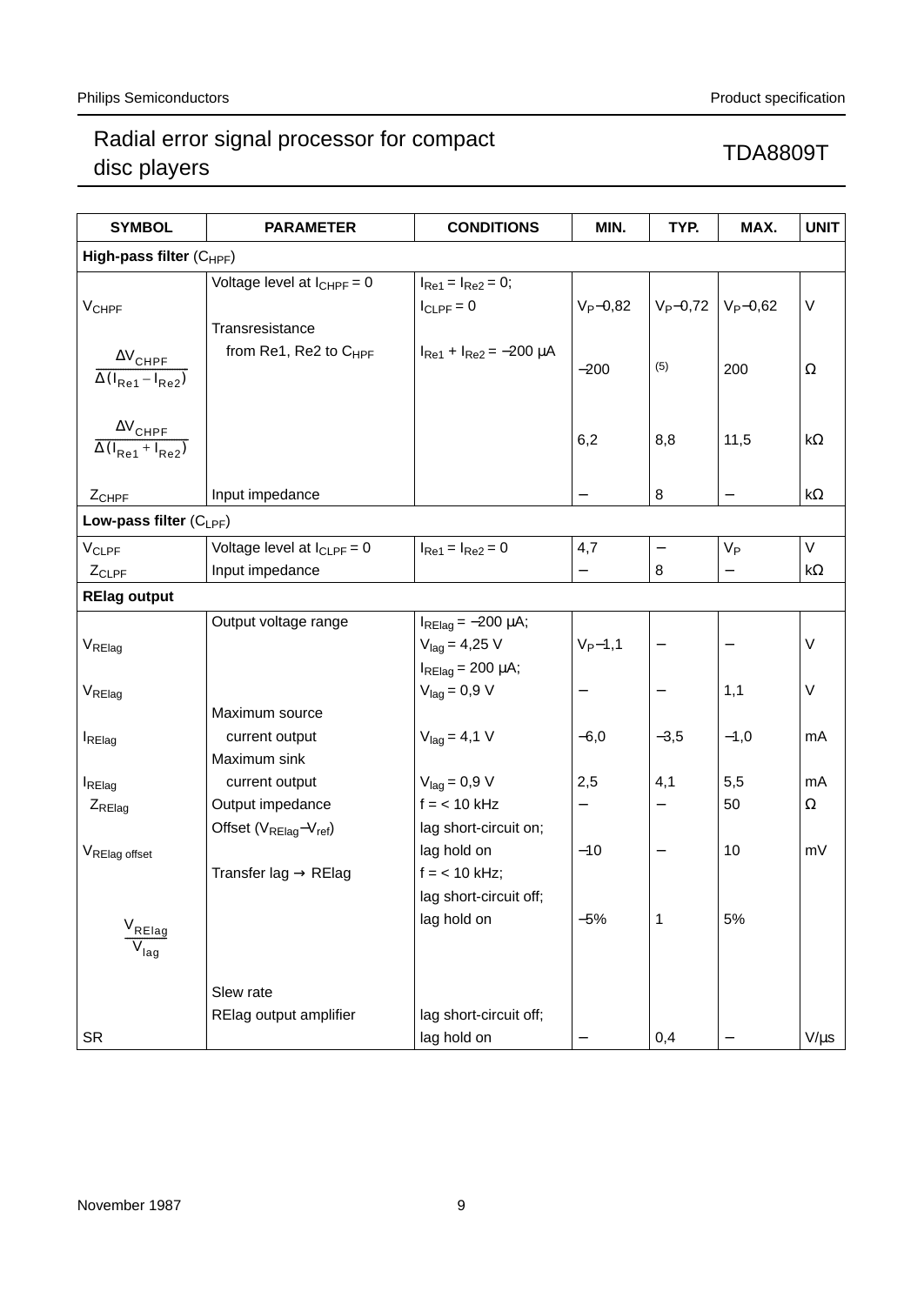| <b>SYMBOL</b>                                        | <b>PARAMETER</b>                        | <b>CONDITIONS</b>                                                                   | MIN.          | TYP.            | MAX.            | <b>UNIT</b> |  |  |  |  |
|------------------------------------------------------|-----------------------------------------|-------------------------------------------------------------------------------------|---------------|-----------------|-----------------|-------------|--|--|--|--|
| Lag push-pull current output, voltage input (pin 18) |                                         |                                                                                     |               |                 |                 |             |  |  |  |  |
|                                                      |                                         | note 4                                                                              |               |                 |                 |             |  |  |  |  |
|                                                      | Output voltage                          |                                                                                     |               |                 |                 |             |  |  |  |  |
| $V_{lag}$                                            |                                         | $\begin{cases} I_{lag} = -20 \mu A; \\ V_{offset in} = V_{ref} - 1.2 V \end{cases}$ | $ V_{P}$ -1,5 |                 |                 |             |  |  |  |  |
|                                                      |                                         | $I_{lag} = 20 \mu A;$<br>$V_{offset} = V_{ref} + 1,2 V$                             |               |                 |                 |             |  |  |  |  |
| $V_{\text{lag}}$                                     |                                         |                                                                                     |               | $\qquad \qquad$ | 1,5             | V           |  |  |  |  |
| $ Z_{lag} $                                          | Output impedance                        |                                                                                     |               | (5)             |                 | $M\Omega$   |  |  |  |  |
| Switch lag short-circuit                             |                                         |                                                                                     |               |                 |                 |             |  |  |  |  |
|                                                      | $\frac{\Delta V_{lag}}{\Delta V_{lag}}$ | lag short-circuit on;                                                               |               |                 |                 |             |  |  |  |  |
|                                                      |                                         | lag hold on;                                                                        |               |                 |                 |             |  |  |  |  |
| $ Z_{\text{lag}} $                                   |                                         | $I_{\text{lag}} = \pm 100 \mu A$                                                    |               | 0,4             | 1               | $k\Omega$   |  |  |  |  |
| <b>Radial error input (REin)</b>                     |                                         |                                                                                     |               |                 |                 |             |  |  |  |  |
| $ Z_{\text{REin}} $                                  | Input impedance                         | rad on                                                                              |               | 0               | $\qquad \qquad$ | $k\Omega$   |  |  |  |  |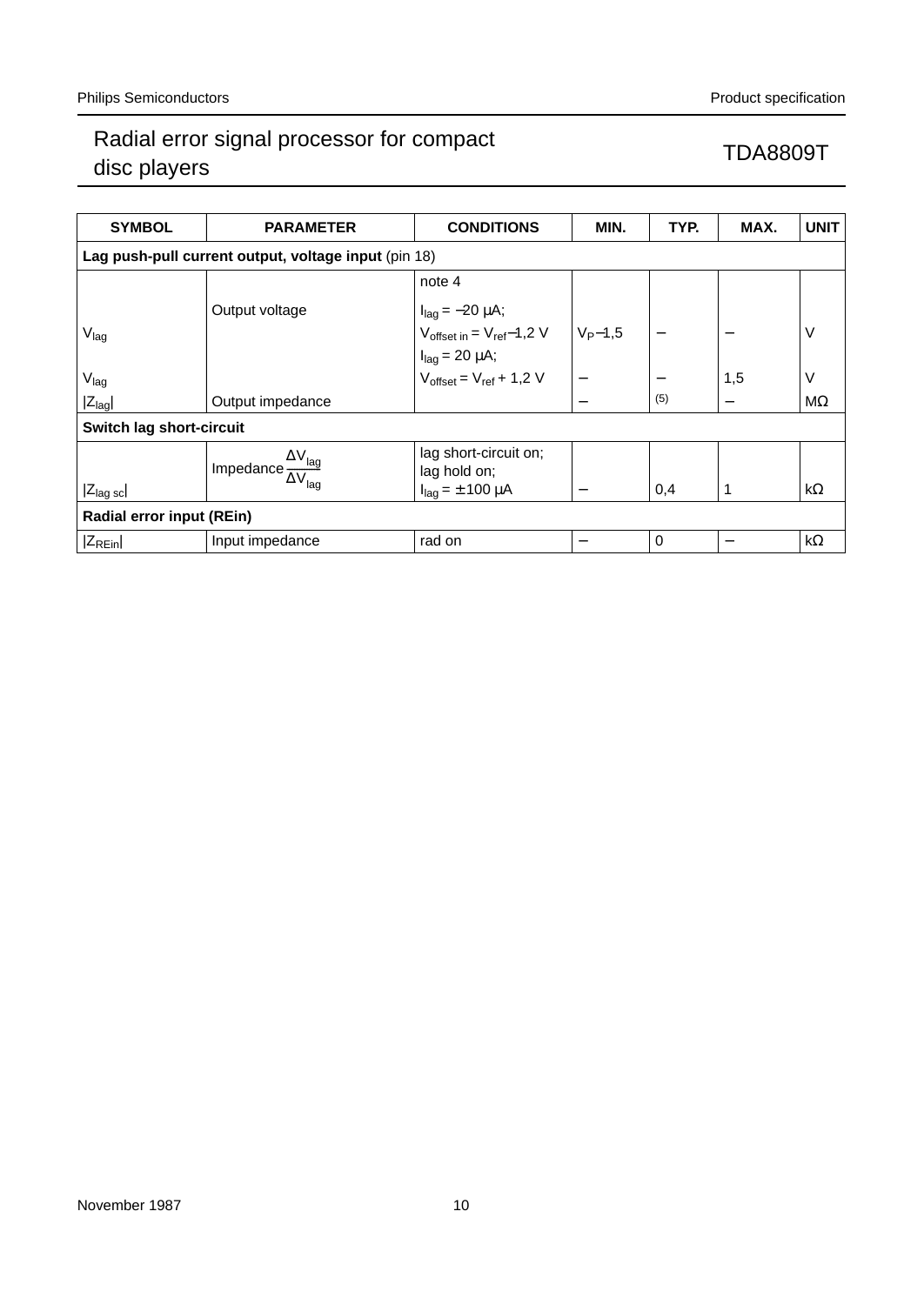| <b>SYMBOL</b>                   | <b>PARAMETER</b>     | <b>CONDITIONS</b>                 | MIN.                     | TYP.              | MAX.             | <b>UNIT</b> |
|---------------------------------|----------------------|-----------------------------------|--------------------------|-------------------|------------------|-------------|
| RADout push-pull current output |                      |                                   |                          |                   |                  |             |
|                                 | Output voltage       | rad on                            |                          |                   |                  |             |
|                                 |                      | $I_{REin}$ = 180 $\mu$ A;         |                          |                   |                  |             |
| VRADout                         |                      | $I_{\text{RADout}} = -50 \mu A$   | $V_{ext(+)}-1,5$         |                   |                  | $\sf V$     |
|                                 |                      | $I_{REin} = -180 \mu A;$          |                          |                   |                  |             |
| V <sub>RADout</sub>             |                      | $I_{\text{RADout}} = 50 \mu A$    | $\overline{\phantom{0}}$ | $\qquad \qquad -$ | $V_{ext(-)}+1,5$ | $\sf V$     |
|                                 | Current gain         | rad on;                           |                          |                   |                  |             |
| RADout                          |                      | $I_{\text{REin}} = \pm 100 \mu A$ | $-10%$                   | $\mathbf{1}$      | 10%              |             |
| <sup>I</sup> REin               |                      |                                   |                          |                   |                  |             |
|                                 |                      |                                   |                          |                   |                  |             |
| <b>SR</b>                       | Slew rate            |                                   |                          | 0,4               | —                | $V/\mu s$   |
| $ Z_{\text{RADout}} $           | Output impedance     |                                   |                          | (5)               |                  | $M\Omega$   |
|                                 | Ratio of output      |                                   |                          |                   |                  |             |
|                                 | current to reference |                                   |                          |                   |                  |             |
|                                 | current              | $I_{\text{REin}} = 0$ ;           |                          |                   |                  |             |
|                                 |                      | $I_{RDAC} = -75 \mu A;$           |                          |                   |                  |             |
| RADout                          |                      | see also Table 1                  |                          |                   |                  |             |
| RDAC                            |                      |                                   |                          |                   |                  |             |
|                                 |                      |                                   |                          |                   |                  |             |
|                                 |                      |                                   | $-5%$                    | $-0,5$            | $+15%$           |             |
|                                 |                      |                                   | $-8%$                    | $-2$              | $+12%$           |             |
|                                 |                      |                                   | $-0,02$                  | $\overline{0}$    | 0,02             |             |
|                                 |                      |                                   | $-0,02$                  | $\overline{0}$    | 0,02             |             |
|                                 |                      |                                   | $-14%$                   | 0,5               | $+6%$            |             |
|                                 |                      |                                   | $-12%$                   | $\overline{2}$    | $+8%$            |             |
|                                 |                      |                                   | $-0,1$                   | $\mathbf 0$       | 0,1              |             |
|                                 |                      |                                   | $-0,1$                   | 0                 | 0,1              |             |
|                                 |                      |                                   | $-5%$                    | $-0,5$            | $+15%$           |             |
|                                 |                      |                                   | $-5%$                    | $-0,375$          | $+15%$           |             |
|                                 |                      |                                   | $-5%$                    | $-0,25$           | $+15%$           |             |
|                                 |                      |                                   | $-4%$                    | $-0,125$          | $+16%$           |             |
|                                 |                      |                                   | $-14%$                   | $+0,5$            | $+6%$            |             |
|                                 |                      |                                   | $-13%$                   | $+0,375$          | $+7%$            |             |
|                                 |                      |                                   | $-13%$                   | $+0,25$           | $+7%$            |             |
|                                 |                      |                                   | $-13%$                   | $+0,125$          | $+7%$            |             |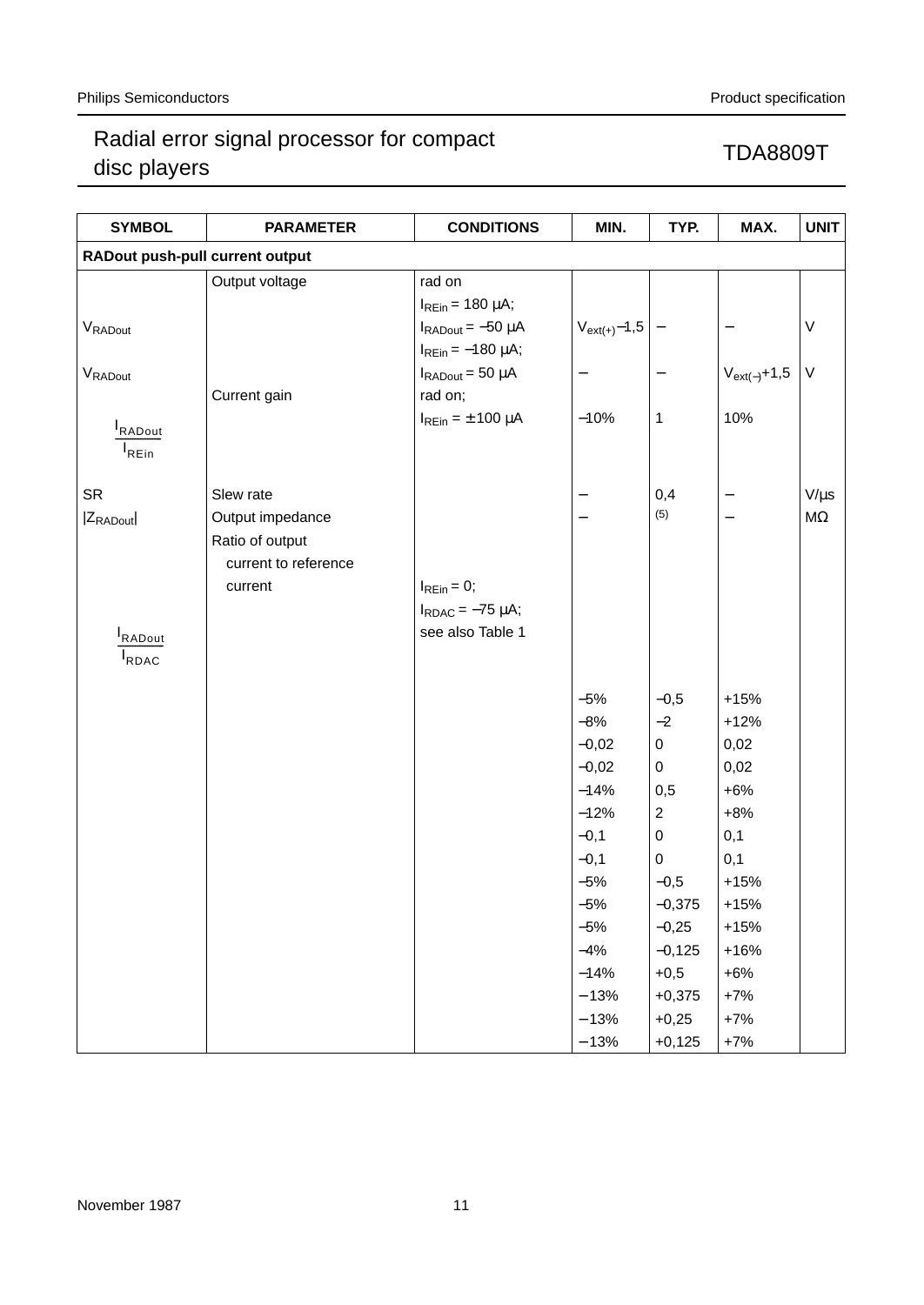| <b>SYMBOL</b>                                                                             | <b>PARAMETER</b>                                                           | <b>CONDITIONS</b>                                                                   | MIN.                     | TYP.              | MAX.   | <b>UNIT</b> |
|-------------------------------------------------------------------------------------------|----------------------------------------------------------------------------|-------------------------------------------------------------------------------------|--------------------------|-------------------|--------|-------------|
| <b>Lead output</b>                                                                        |                                                                            | $V_{AGC} = 3.8 V$                                                                   |                          |                   |        |             |
|                                                                                           | Output voltage                                                             | $I_{\text{Re1}} = -90 \mu A$ ;<br>$I_{Re2} = -100 \mu A;$                           |                          |                   |        | $\vee$      |
| V <sub>lead</sub>                                                                         |                                                                            | $I_{lead} = -20 \mu A$<br>$I_{\text{Re1}} = -100 \mu A$ ;<br>$I_{Re2} = -90 \mu A;$ | $V_{P} - 1,5$            | $\qquad \qquad -$ |        |             |
| Vlead                                                                                     |                                                                            | $I_{lead} = 20 \mu A$                                                               |                          |                   | 1,5    | $\vee$      |
| lead offset                                                                               | Offset current<br>Current gain                                             | $I_{\text{Re1}} = I_{\text{Re2}} = -100 \mu A$<br>$I_{\text{Re1}} = -120 \mu A$ ;   | $-100$                   | 0                 | 100    | $\mu$ A     |
| $\Delta I_{\text{lead}}$                                                                  |                                                                            | $I_{Re2} = -100 \mu A$                                                              | $-11,2$                  | $-9,9$            | $-8,8$ |             |
| $\overline{\Delta_{(\mathsf{I}_\mathsf{Re1} - \mathsf{I}_\mathsf{Re2})}}$<br>$ Z_{lead} $ | Output impedance                                                           |                                                                                     |                          | (5)               |        | ΜΩ          |
| <b>Oscillator</b>                                                                         |                                                                            |                                                                                     |                          |                   |        |             |
|                                                                                           | $(C_{\text{osc1}}$ and $C_{\text{osc2}}$ connected<br>to 12 nF capacitors) |                                                                                     |                          |                   |        |             |
|                                                                                           | Amplitude oscillation                                                      |                                                                                     |                          |                   |        |             |
|                                                                                           | (peak-to-peak value)                                                       |                                                                                     |                          |                   |        |             |
| $V_{\text{osc1}(p-p)}$                                                                    | C <sub>osc1</sub>                                                          |                                                                                     | 1,05                     | 1,25              | 1,45   | $\vee$      |
| $V_{osc2(p-p)}$                                                                           | C <sub>osc2</sub>                                                          |                                                                                     | 1,05                     | 1,25              | 1,45   | V           |
| $\mathsf{f}_{\mathsf{osc}}$                                                               | Operating frequency<br>Output voltages                                     | $I_{\text{Re1}} = I_{\text{Re2}} = -110 \mu A$                                      | 690                      | 740               | 790    | Hz          |
|                                                                                           | (peak-to-peak value)                                                       |                                                                                     |                          |                   |        |             |
| $Oo$ injection                                                                            |                                                                            |                                                                                     |                          |                   |        |             |
| $V_{\text{lead}(p-p)}$                                                                    | lead (pin19)                                                               | $R_{lead} = 10 k\Omega$                                                             | 0,85                     | 1,05              | 1,25   | V           |
|                                                                                           | $Clag$ (pin 18)                                                            | $R_{lag}$ = 10 k $\Omega$ ; rad on;                                                 |                          |                   |        |             |
| $V_{lag(p-p)}$                                                                            |                                                                            | lag hold off                                                                        | 85                       | 105               | 125    | mV          |
| $V_{lag(p-p)}$                                                                            |                                                                            | rad on; lag hold on                                                                 | $\overline{\phantom{0}}$ | 0                 | 20     | mV          |
| $90^\circ$ injection                                                                      |                                                                            |                                                                                     |                          |                   |        |             |
|                                                                                           | offset out                                                                 | $I_{CHPF} = -100 \mu A;$                                                            |                          |                   |        |             |
|                                                                                           |                                                                            | $R_{offset\ out} = 10 k\Omega;$                                                     |                          |                   |        |             |
| $V_{offset\ out(p-p)}$                                                                    |                                                                            | rad on                                                                              | 90                       | 110               | 130    | mV          |
| 45° injection                                                                             |                                                                            |                                                                                     |                          |                   |        |             |
| $V_{AGC(p-p)}$                                                                            | AGC                                                                        | $R_{\text{age}} = 10 \text{ k}\Omega$<br>$V_{offset in} = V_{ref} + 1V;$<br>rad on  | 200                      | 250               | 300    | mV          |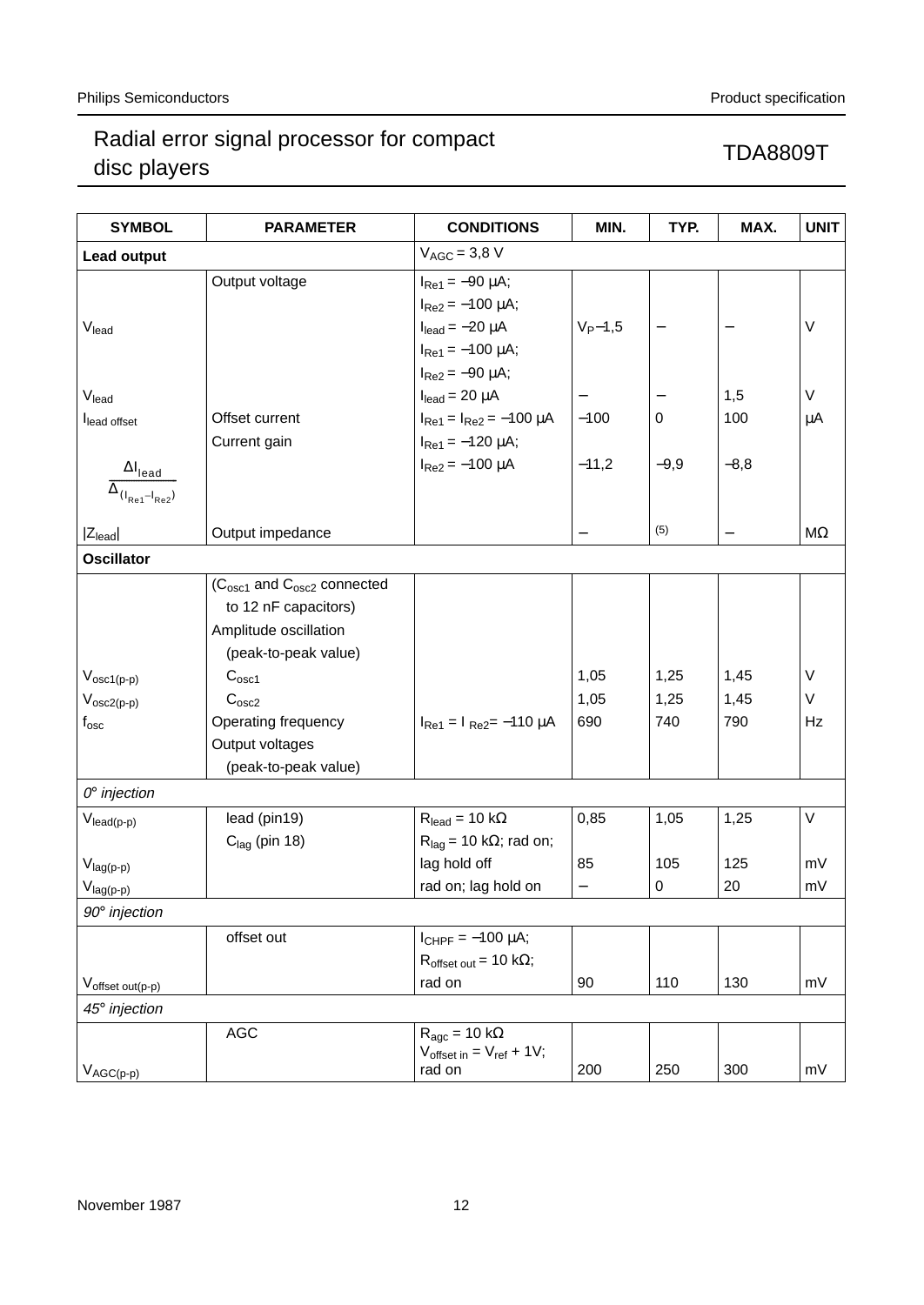## **Notes to the characteristics**

- 1. REdig output conditions: (A)  $I_{Re1}$  >  $I_{Re2}$  + 5  $\mu$ A; (B)  $I_{Re2}$  >  $I_{Re1}$  + 5  $\mu$ A.
- 2. Input voltage HIGH indicates logic 1; Input voltage LOW indicates logic 0; see also Table 1.
- 3.  $\overline{DIV4}$  = HIGH; V<sub>offset in</sub> adjusted for V<sub>REdig</sub> = 1,4 V; rad on; lag hold off; V<sub>AGC</sub> = 3,8 V;  $I_{Re1} = I_{Re2} = -100 \mu A$ .
- 4. Output voltage conditions are: rad on; lag short-circuit off; lag hold off;  $V_{AGC} = 3.8$  V;  $I_{Re1} = I_{Re2} = -100 \mu A$ ;  $V_{offset} = V_{ref} - 1.2 V$ .
- 5. Value to be fixed.

|  |  | Table 1 Truth table for DAC output current |  |
|--|--|--------------------------------------------|--|
|  |  |                                            |  |

| <b>FUNCTIONS</b> | <b>DAC OUTPUT</b>  | <b>LOGICAL INPUTS</b> |             |             |                | <b>INTERNAL SWITCHES</b> |           |             |
|------------------|--------------------|-----------------------|-------------|-------------|----------------|--------------------------|-----------|-------------|
|                  | <b>IREout/IDAC</b> | B <sub>3</sub>        | <b>B2</b>   | <b>B1</b>   | B <sub>0</sub> | lag<br>s/c               | rad       | lag<br>hold |
| <b>PUSH</b>      | $-1/2$             | $\mathbf 0$           | $\mathbf 0$ | $\mathbf 0$ | $\overline{0}$ | off                      | off       | on          |
| (kick)           | $-2$               | 0                     | $\mathbf 0$ | $\mathbf 0$ |                | off                      | off       | off         |
| <b>OFF</b>       | $\Omega$           | 0                     | $\Omega$    | 1           | $\mathbf 0$    | off                      | off       | on          |
| <b>OFF</b>       | 0                  | 0                     | $\mathbf 0$ |             |                | on                       | off       | off         |
| <b>PULL</b>      | 1/2                | 0                     | 1           | $\mathbf 0$ | $\mathbf 0$    | off                      | off       | on          |
| (kick)           | $\boldsymbol{2}$   | 0                     |             | $\mathbf 0$ |                | off                      | off       | off         |
| <b>CATCH</b>     | 0                  | 0                     |             | 1           | $\mathbf 0$    | off                      | on        | on          |
| <b>PLAY</b>      | $\mathbf 0$        | 0                     |             |             |                | off                      | <b>on</b> | off         |
| <b>PUSH</b>      | $-1/2$             |                       | $\mathbf 0$ | $\mathbf 0$ | $\mathbf 0$    | on                       | off       | on          |
| <b>PUSH</b>      | $-3/8$             |                       | $\mathbf 0$ | $\mathbf 0$ |                | on                       | off       | off         |
| <b>PUSH</b>      | $-1/4$             |                       | $\Omega$    |             | $\mathbf 0$    | on                       | off       | on          |
| <b>PUSH</b>      | $-1/8$             |                       | $\mathbf 0$ |             |                | on                       | off       | off         |
| <b>PULL</b>      | 1/2                |                       |             | $\mathbf 0$ | $\mathbf 0$    | on                       | off       | on          |
| <b>PULL</b>      | 3/8                |                       |             | $\mathbf 0$ |                | on                       | off       | off         |
| <b>PULL</b>      | 1/4                |                       |             |             | $\mathbf 0$    | on                       | off       | on          |
| <b>PULL</b>      | 1/8                |                       | 1           | 1           | 1              | on                       | off       | off         |

Where:

 $0 =$  input voltage LOW;  $1 =$  input voltage HIGH.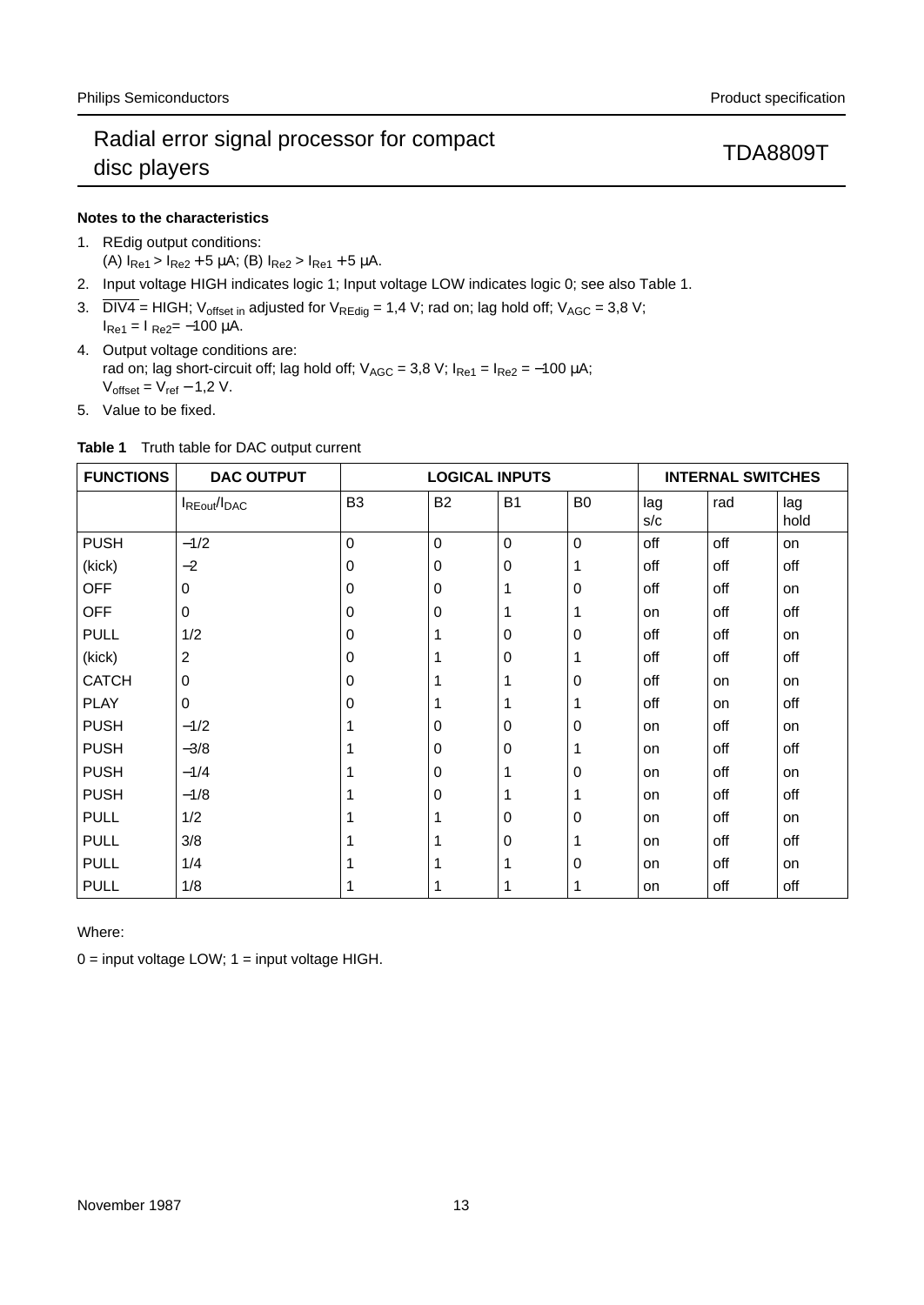## **PACKAGE OUTLINE**



95-01-24

SOT136-1  $075E06$  MS-013AE  $\overline{)}$  MS-013AE  $\overline{)}$   $\overline{)}$   $\overline{)}$   $\overline{)}$   $\overline{)}$   $\overline{91}$   $\overline{93}$   $\overline{94}$ 

 **IEC JEDEC EIAJ**

075E06 MS-013AE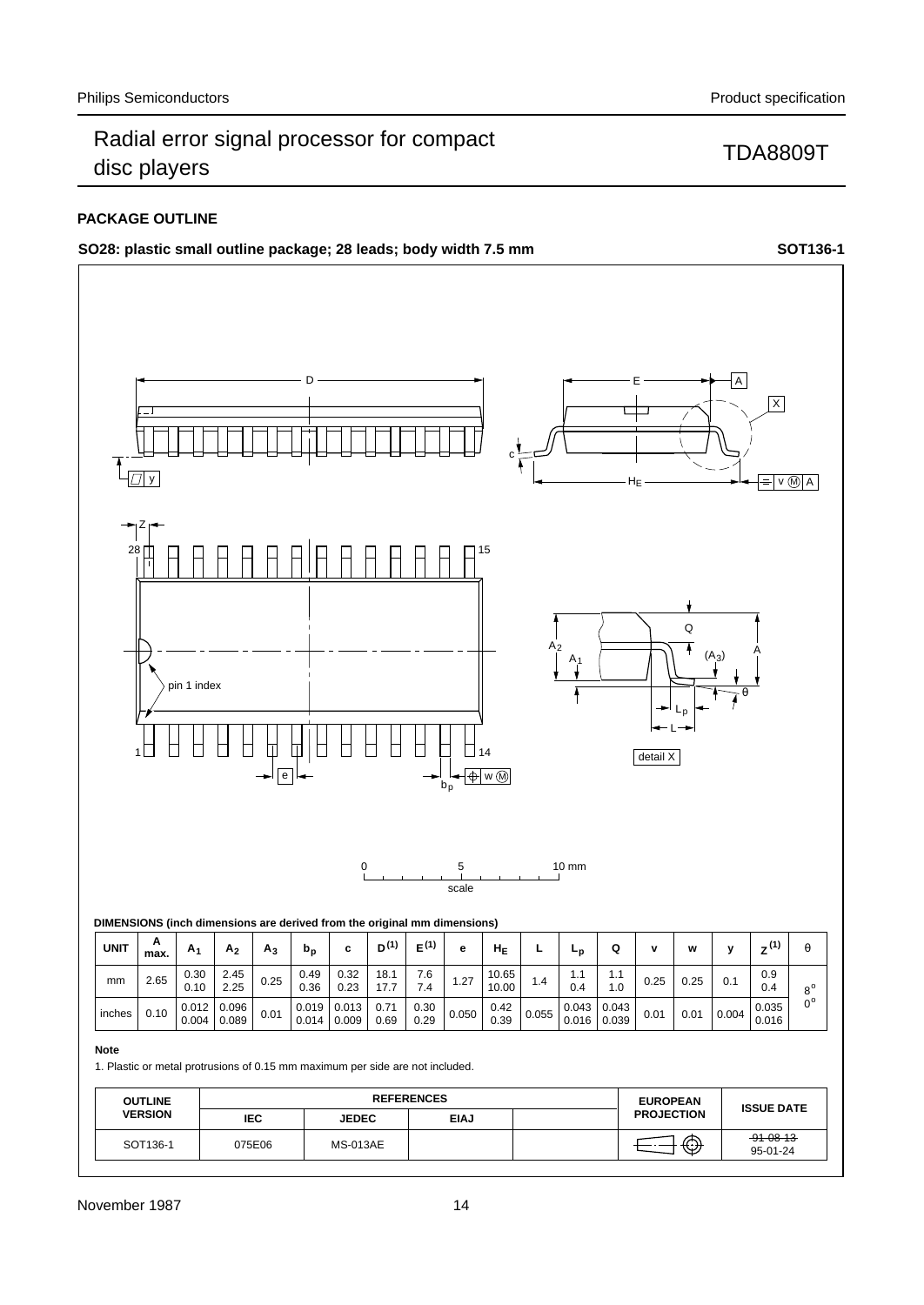## **SOLDERING**

### **Introduction**

There is no soldering method that is ideal for all IC packages. Wave soldering is often preferred when through-hole and surface mounted components are mixed on one printed-circuit board. However, wave soldering is not always suitable for surface mounted ICs, or for printed-circuits with high population densities. In these situations reflow soldering is often used.

This text gives a very brief insight to a complex technology. A more in-depth account of soldering ICs can be found in our "IC Package Databook" (order code 9398 652 90011).

### **Reflow soldering**

Reflow soldering techniques are suitable for all SO packages.

Reflow soldering requires solder paste (a suspension of fine solder particles, flux and binding agent) to be applied to the printed-circuit board by screen printing, stencilling or pressure-syringe dispensing before package placement.

Several techniques exist for reflowing; for example, thermal conduction by heated belt. Dwell times vary between 50 and 300 seconds depending on heating method. Typical reflow temperatures range from 215 to 250 °C.

Preheating is necessary to dry the paste and evaporate the binding agent. Preheating duration: 45 minutes at 45 °C.

## **Wave soldering**

Wave soldering techniques can be used for all SO packages if the following conditions are observed:

- A double-wave (a turbulent wave with high upward pressure followed by a smooth laminar wave) soldering technique should be used.
- The longitudinal axis of the package footprint must be parallel to the solder flow.
- The package footprint must incorporate solder thieves at the downstream end.

During placement and before soldering, the package must be fixed with a droplet of adhesive. The adhesive can be applied by screen printing, pin transfer or syringe dispensing. The package can be soldered after the adhesive is cured.

Maximum permissible solder temperature is 260 °C, and maximum duration of package immersion in solder is 10 seconds, if cooled to less than 150 °C within 6 seconds. Typical dwell time is 4 seconds at 250 °C.

A mildly-activated flux will eliminate the need for removal of corrosive residues in most applications.

### **Repairing soldered joints**

Fix the component by first soldering two diagonallyopposite end leads. Use only a low voltage soldering iron (less than 24 V) applied to the flat part of the lead. Contact time must be limited to 10 seconds at up to 300 °C. When using a dedicated tool, all other leads can be soldered in one operation within 2 to 5 seconds between 270 and 320 °C.